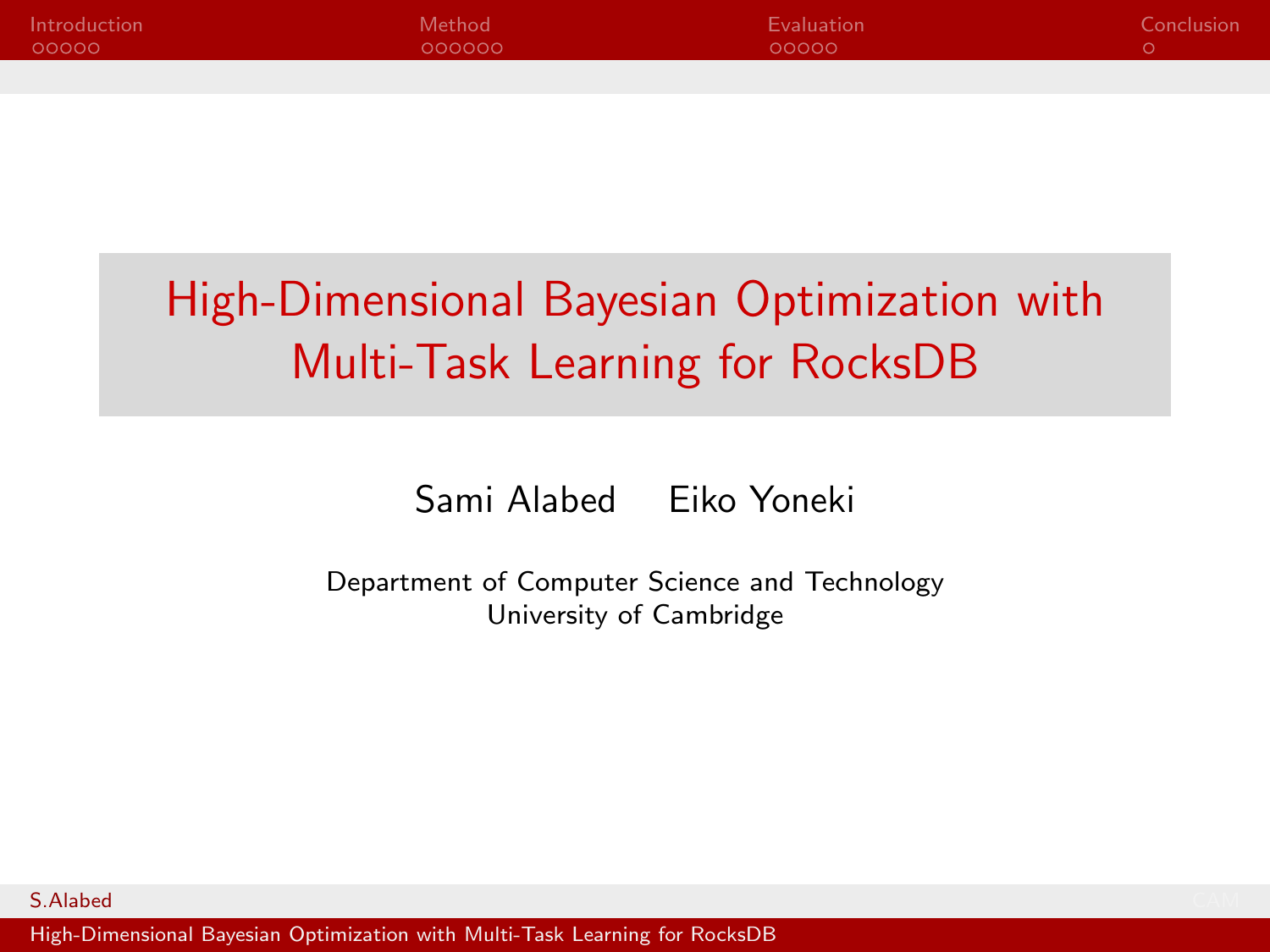<span id="page-1-0"></span>

| Introduction             | Method <sup>1</sup> | Evaluation | Conclusion |
|--------------------------|---------------------|------------|------------|
| $\bullet$ 0000           | OOOOOO              | 00000      |            |
| <b>Problem statement</b> |                     |            |            |

RocksDB an embedded versatile key-value store.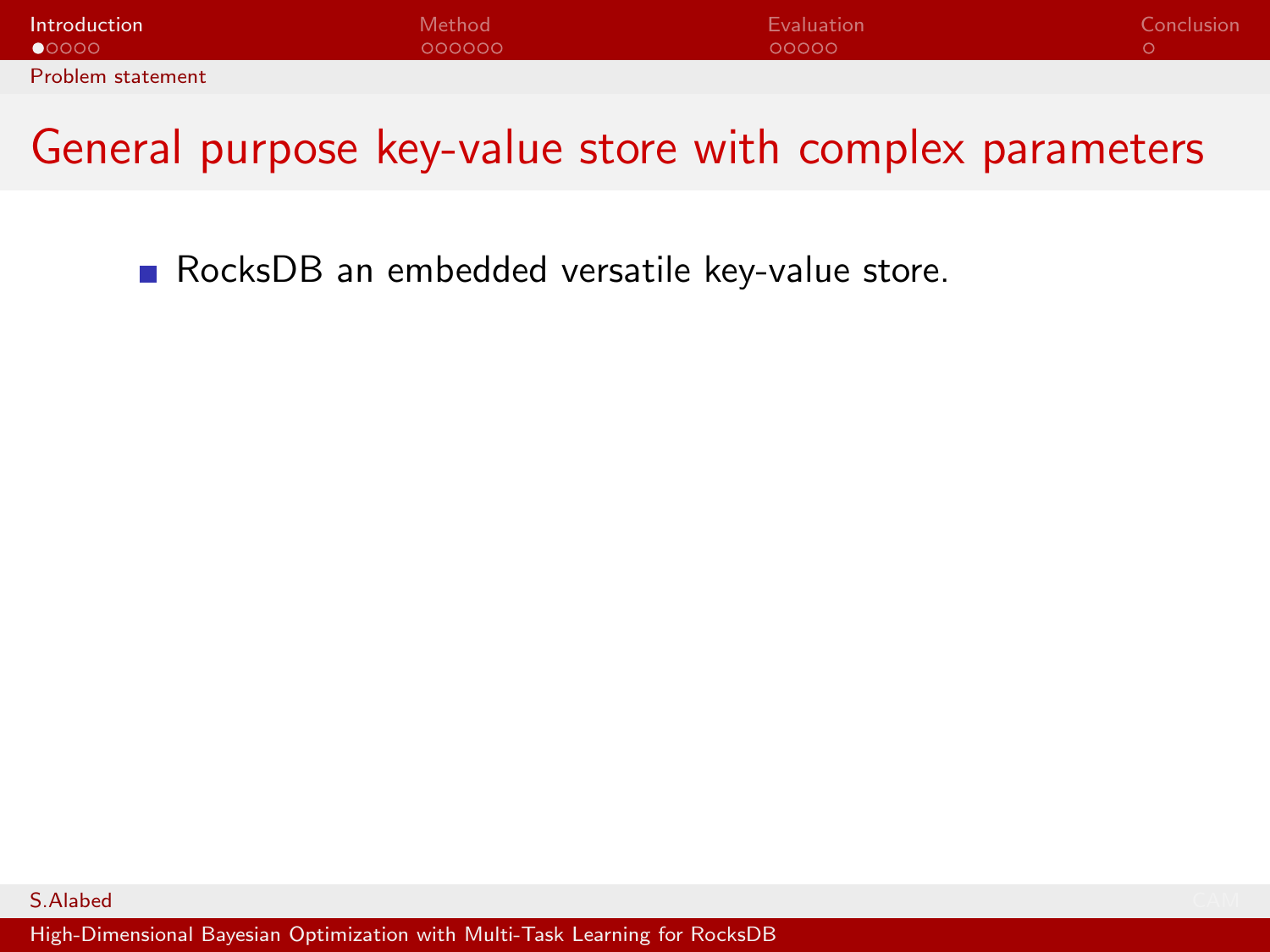| Introduction             | Method <sup>1</sup> | Evaluation | Conclusion |
|--------------------------|---------------------|------------|------------|
| $\bullet$ 0000           | 000000              | 00000      |            |
| <b>Problem statement</b> |                     |            |            |

- RocksDB an embedded versatile key-value store.
- **Many use cases: embedded store for reliable messaging in** stream processors, low latency, or high throughput systems.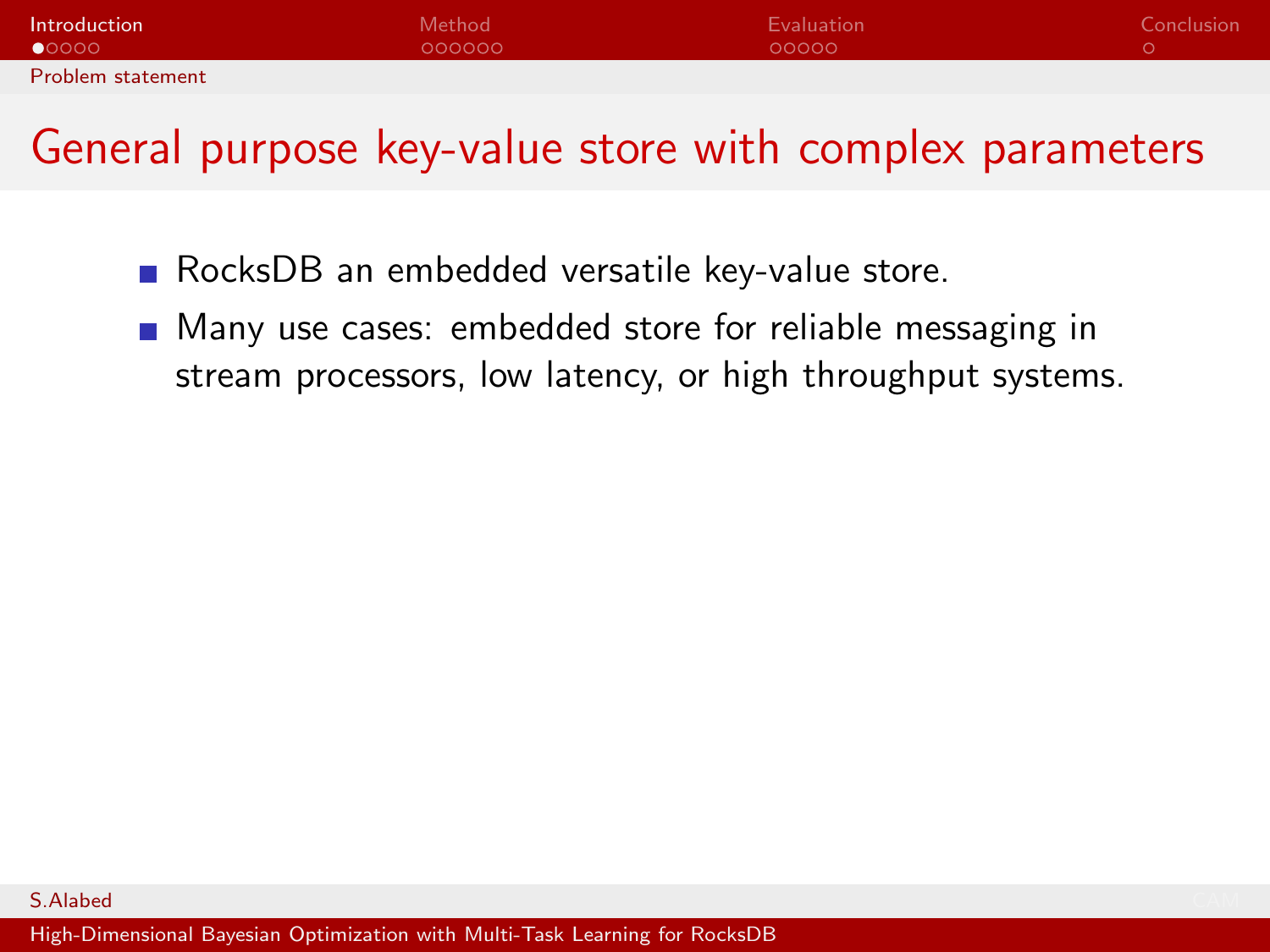| Introduction             | Method <sup>1</sup> | Evaluation | Conclusion |
|--------------------------|---------------------|------------|------------|
| $\bullet$ 0000           | OOOOOO              | 00000      |            |
| <b>Problem statement</b> |                     |            |            |

- RocksDB an embedded versatile key-value store.
- **Many use cases: embedded store for reliable messaging in** stream processors, low latency, or high throughput systems.
- If achieves that by exposing a large number of configurations to the end-user.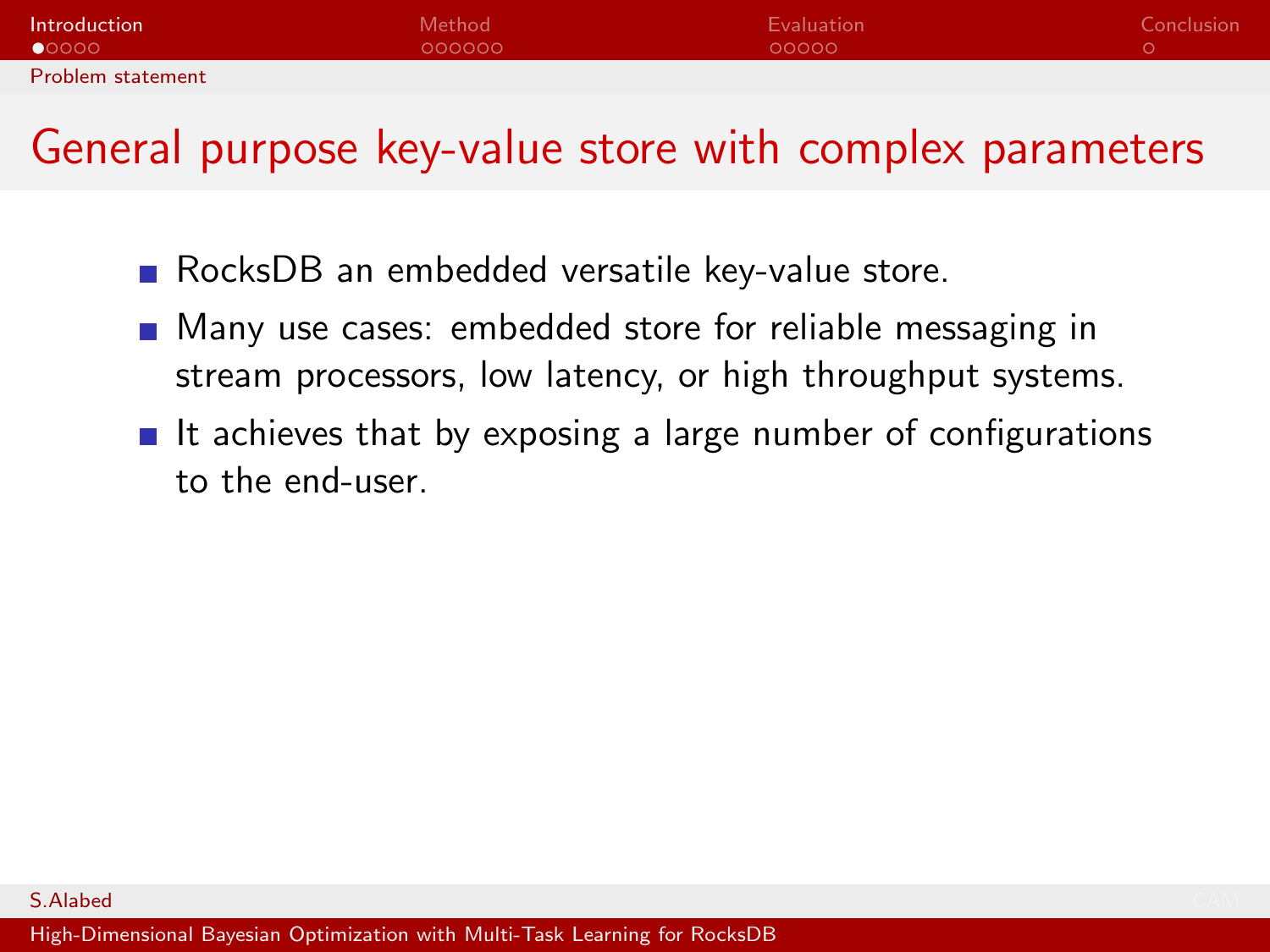| Introduction             | Method | Evaluation | Conclusion |
|--------------------------|--------|------------|------------|
| $\bullet$ 0000           | OOOOOO | 00000      |            |
| <b>Problem statement</b> |        |            |            |

- RocksDB an embedded versatile key-value store.
- **Many use cases: embedded store for reliable messaging in** stream processors, low latency, or high throughput systems.
- If achieves that by exposing a large number of configurations to the end-user.
- **Parameters are influenced by the hardware specifications,** service objectives, and workload characteristics.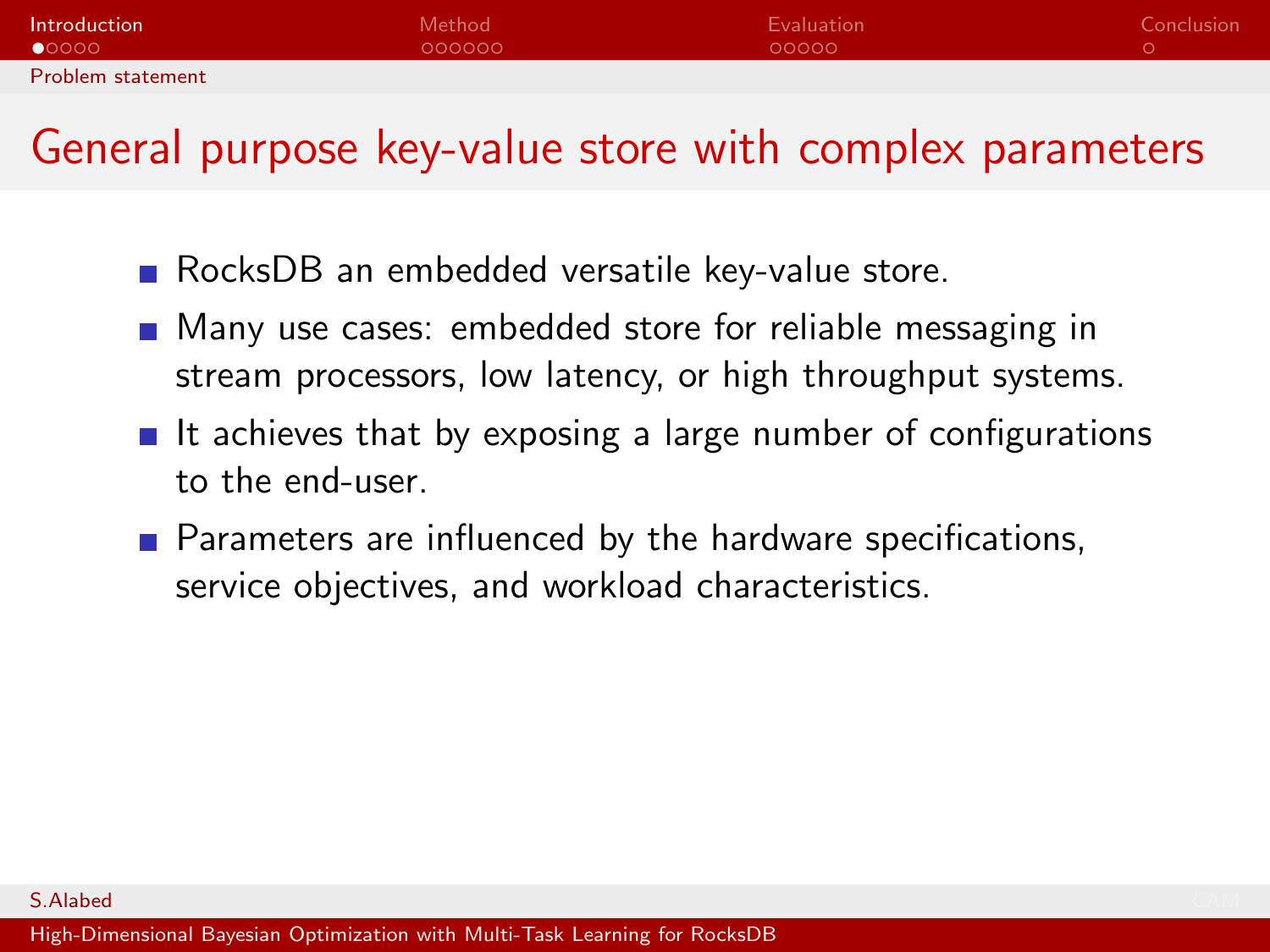| Introduction             | Method | Evaluation | Conclusion |
|--------------------------|--------|------------|------------|
| $\bullet$ 0000           | OOOOOO | 00000      |            |
| <b>Problem statement</b> |        |            |            |

- RocksDB an embedded versatile key-value store.
- **Many use cases: embedded store for reliable messaging in** stream processors, low latency, or high throughput systems.
- If achieves that by exposing a large number of configurations to the end-user.
- **Parameters are influenced by the hardware specifications,** service objectives, and workload characteristics.
- **Finding optimal parameters might require many experiments.**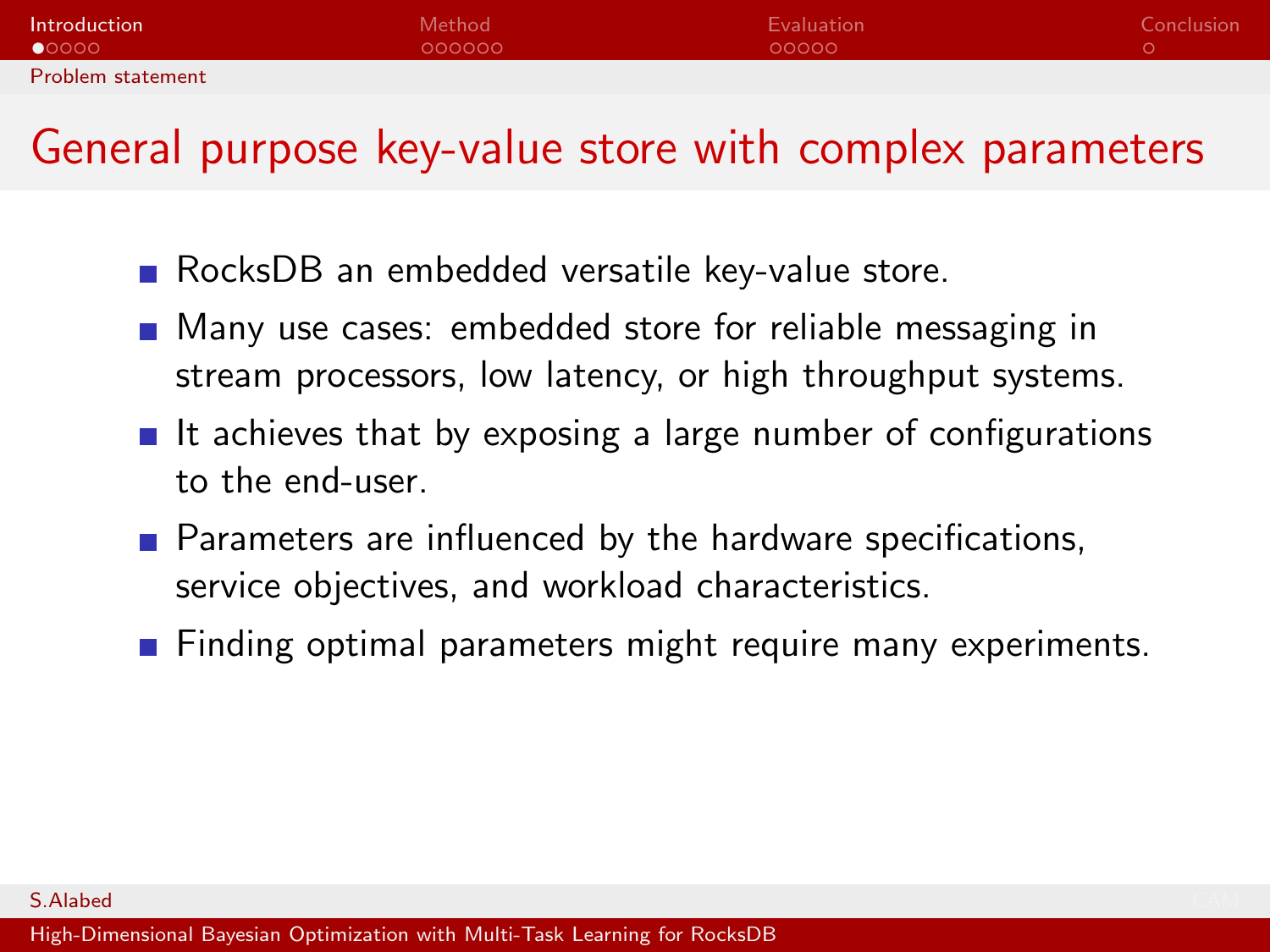| Introduction             | Method <sup>1</sup> | Evaluation | Conclusion |
|--------------------------|---------------------|------------|------------|
| $\bullet$ 0000           | OOOOOO              | 00000      |            |
| <b>Problem statement</b> |                     |            |            |

- RocksDB an embedded versatile key-value store.
- **Many use cases: embedded store for reliable messaging in** stream processors, low latency, or high throughput systems.
- If achieves that by exposing a large number of configurations to the end-user.
- **Parameters are influenced by the hardware specifications,** service objectives, and workload characteristics.
- **Finding optimal parameters might require many experiments.**

#### Research question

How do we select the optimal configurations as quickly as possible?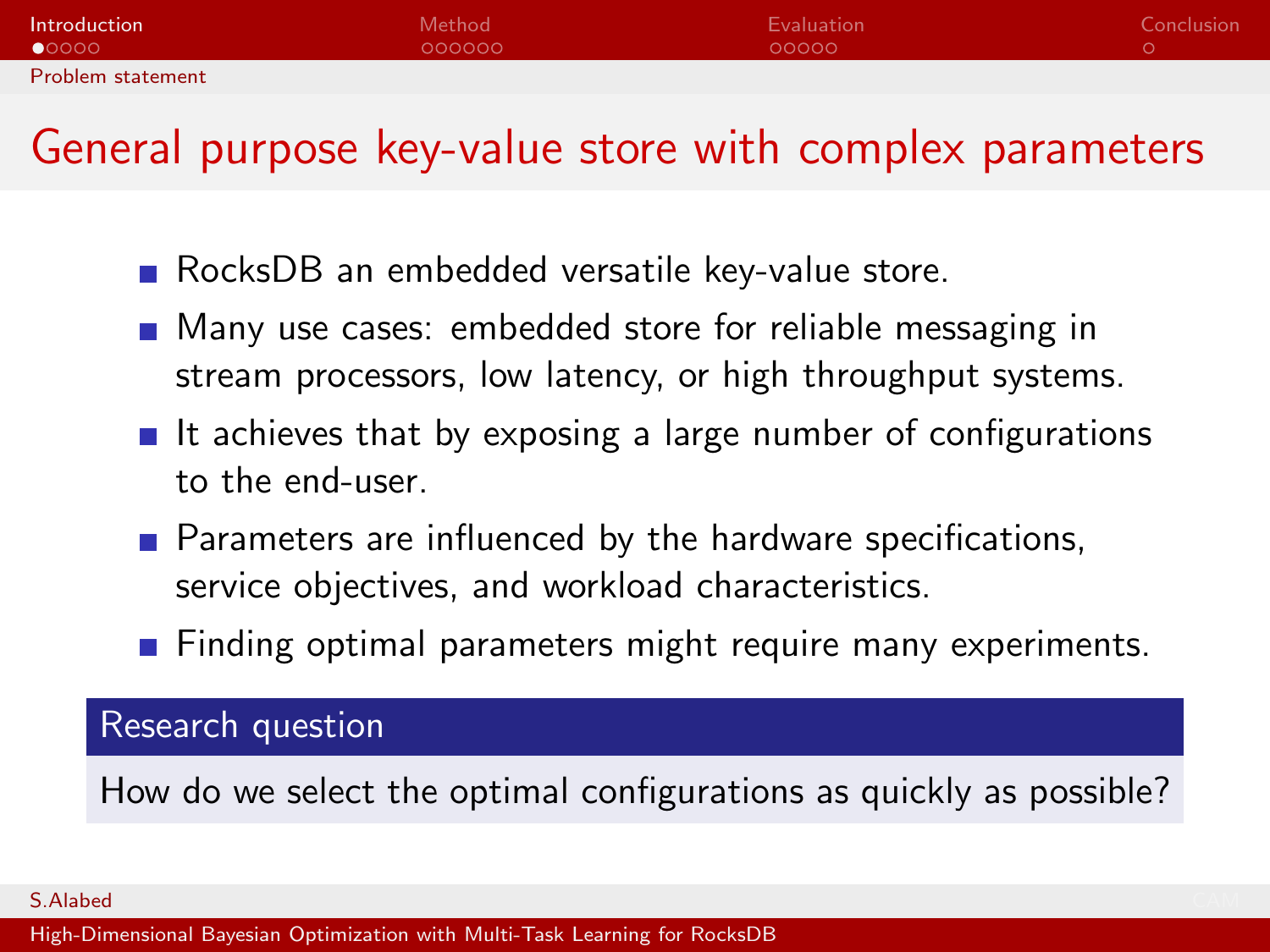<span id="page-7-0"></span>

| Introduction | Method <sup>1</sup> | Evaluation | Conclusion |
|--------------|---------------------|------------|------------|
| ംറൈറ         | 000000              | 00000      |            |
| Main ideas   |                     |            |            |

#### Results with tuning using Bayesian Optimization



BO reduces the number of communications with the real system

S.Alabed CAM **CAM And CAM And CAM And CAM And CAM And CAM And CAM And CAM And CAM And CAM And CAM And CAM And CAM And CAM And CAM And CAM And CAM And CAM And CAM And CAM And CAM And CAM And CAM And CAM And CAM And CAM And**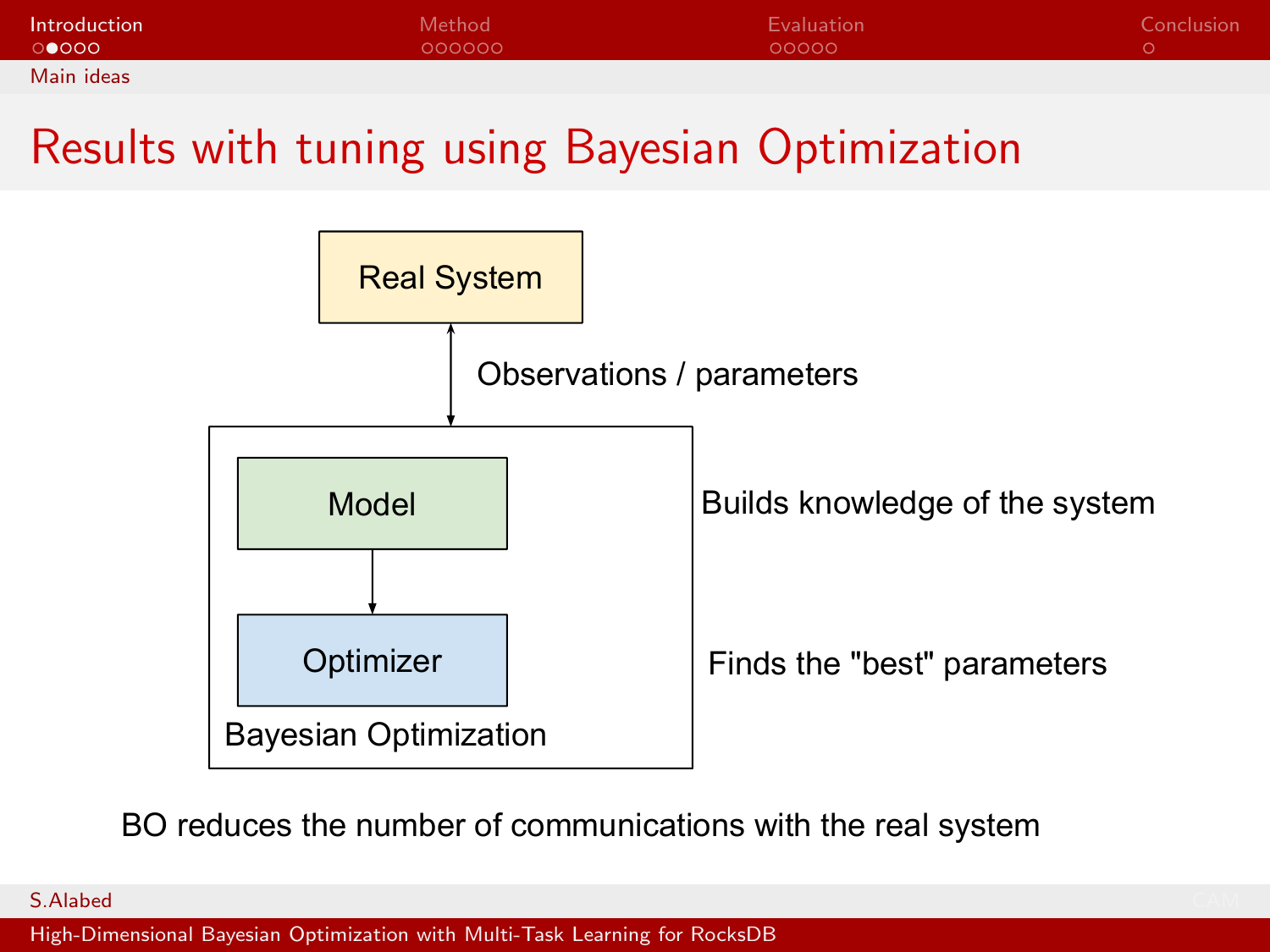| Introduction | <b>Method</b> | <b>Evaluation</b> | Conclusion |
|--------------|---------------|-------------------|------------|
| ററ⊜റെ        | 000000        | 00000             |            |
| Main ideas   |               |                   |            |

### Opportunities to optimize the Bayesian optimization loop

- Navigating the curse of dimensionality by providing a wider context with multi-task learning.
- Use the expert knowledge to reduce the dimensions of the model through parameters clustering.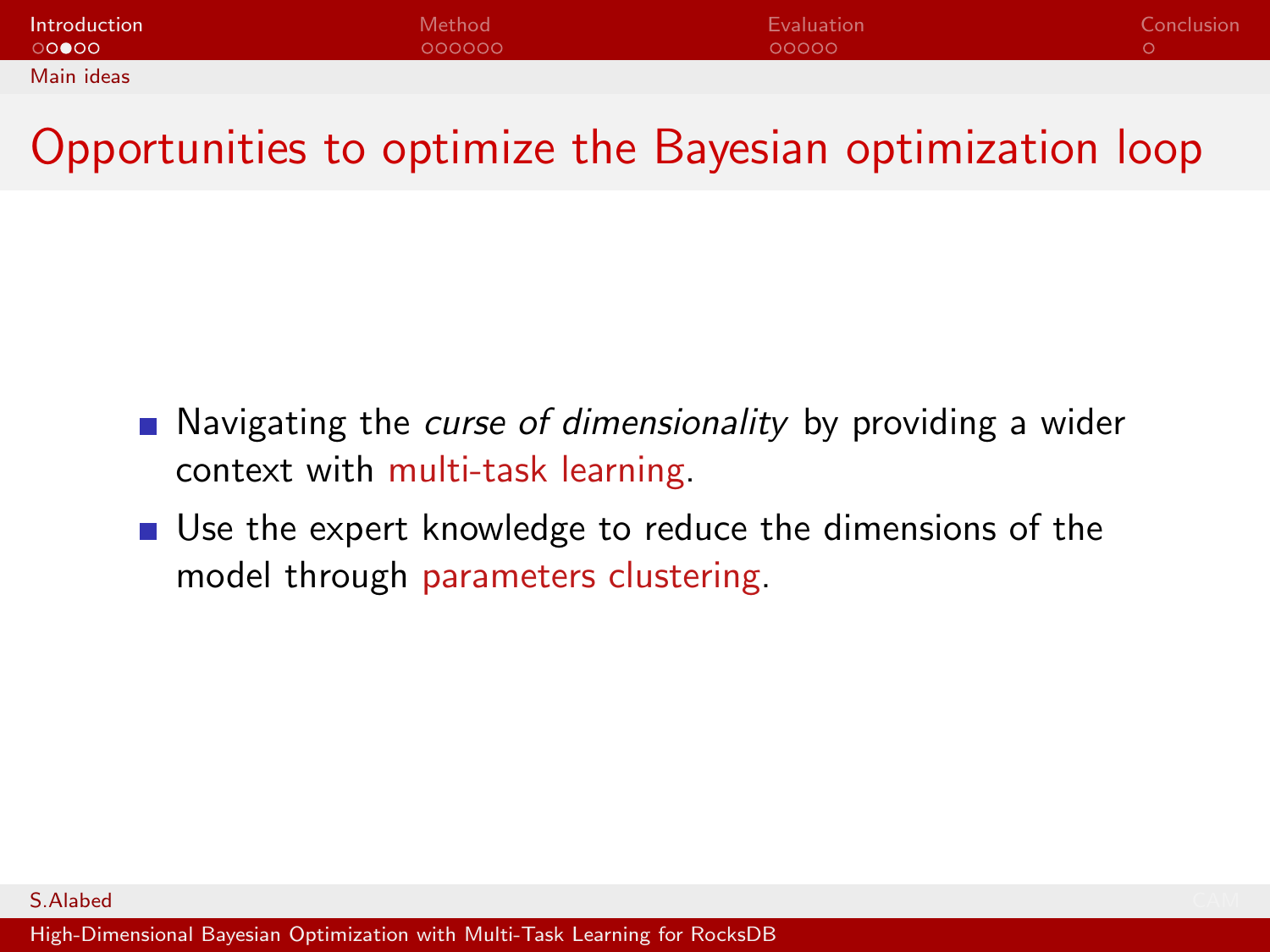| Introduction | Method | Evaluation | Conclusion |
|--------------|--------|------------|------------|
| ാററ⊜റ        | 000000 | LOOOOO     |            |
| Main ideas   |        |            |            |

#### Optimizing other tasks provide more data per iteration



Multi-task modeling learns the wider context of the system.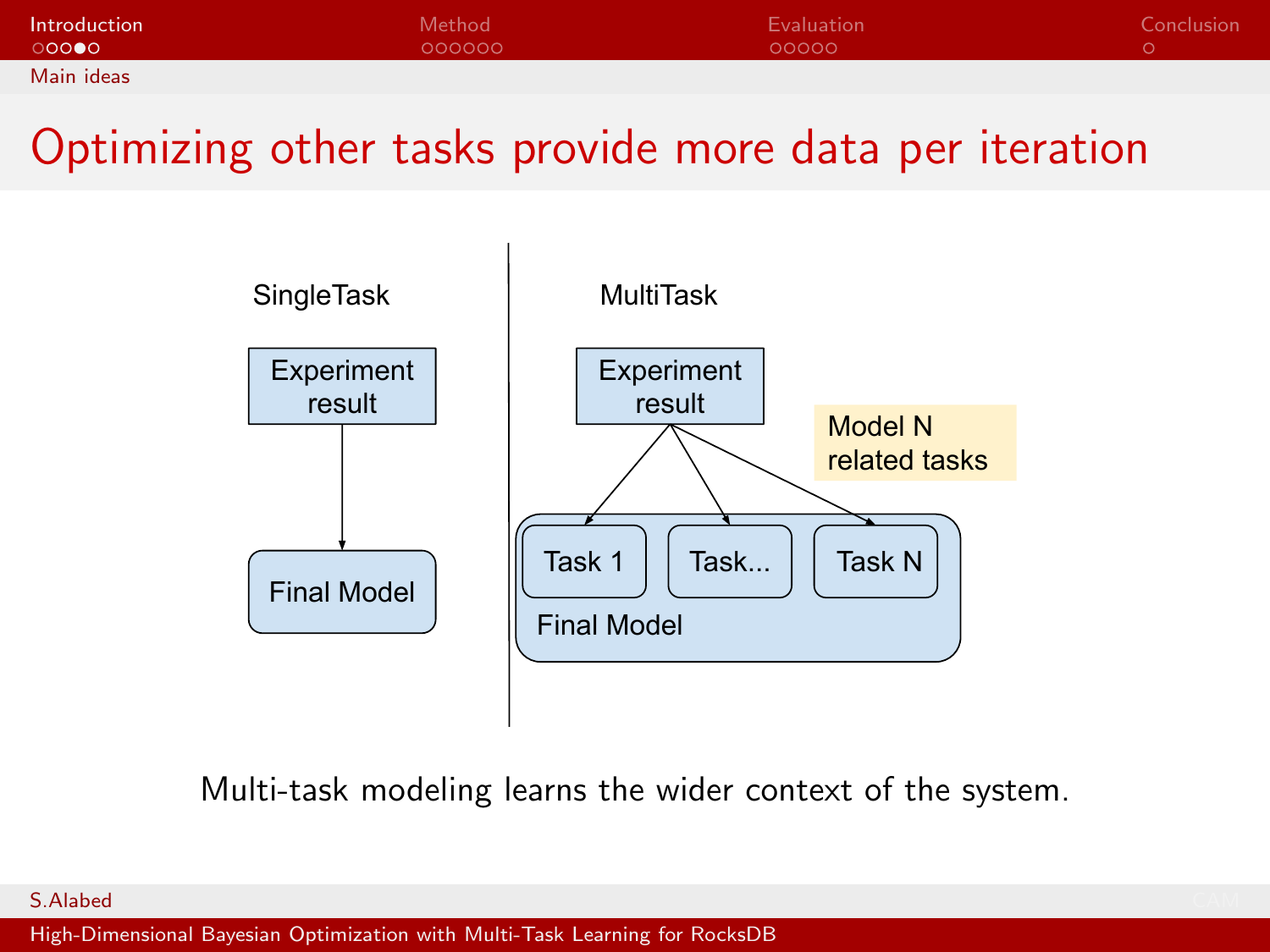| Introduction | Method <sup>1</sup> | Evaluation | Conclusion |
|--------------|---------------------|------------|------------|
| റററെ⊜        | 000000              | 00000      |            |
| Main ideas   |                     |            |            |

#### Decomposability reduces dimensions



Max dimensions: 5



Max dimensions: 3

Structural modeling reduces the dimensional space of the problem. On the right the maximum effective dimension is three for the the metric with largest number of parameters:  $p(z_2|x_1, x_2, x_3)$ .

#### S.Alabed CAM **CAM And CAM And CAM And CAM And CAM And CAM And CAM And CAM And CAM And CAM And CAM And CAM And CAM And CAM And CAM And CAM And CAM And CAM And CAM And CAM And CAM And CAM And CAM And CAM And CAM And CAM And**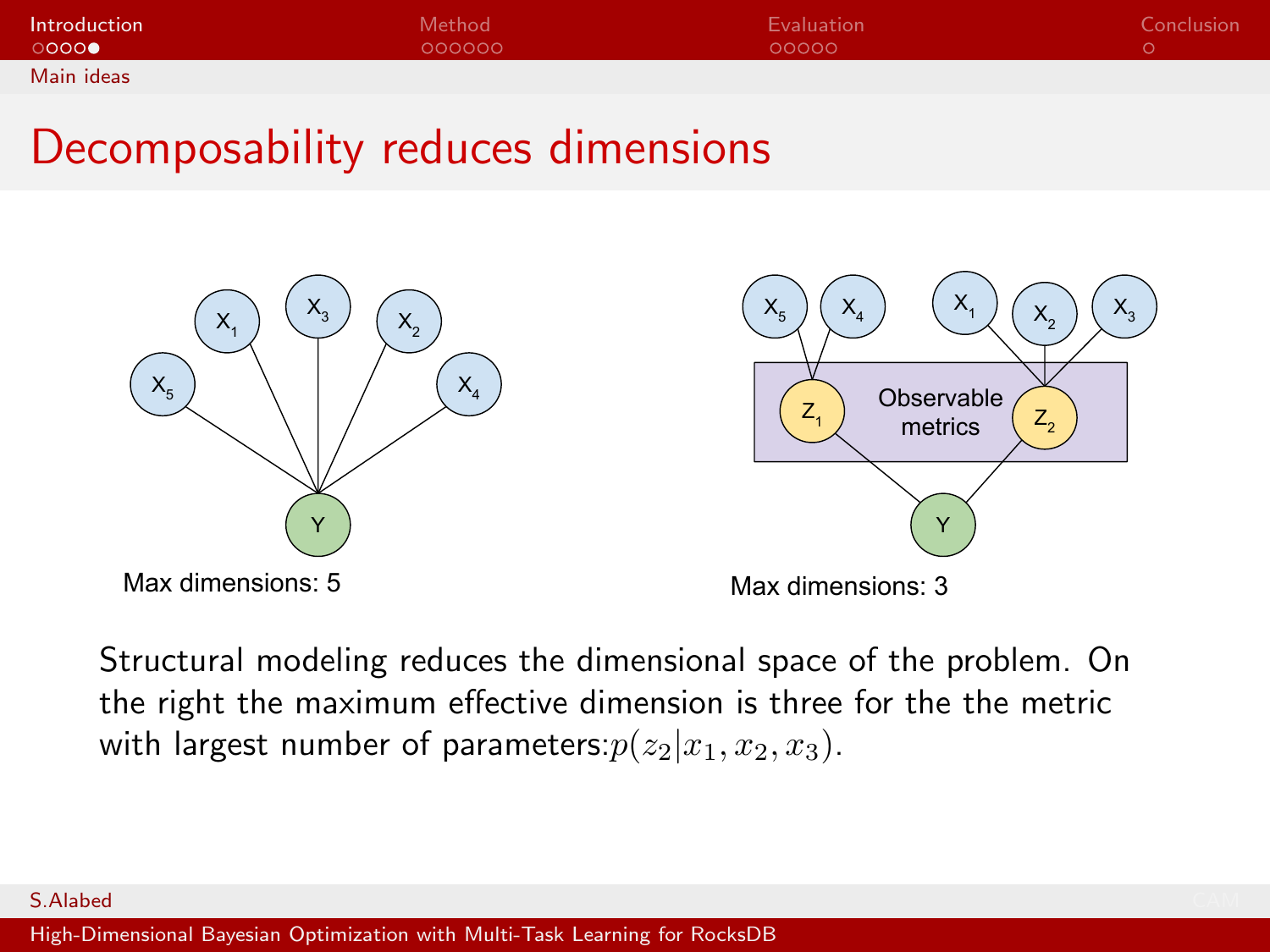<span id="page-11-0"></span>

| Introduction | Method          | Evaluation | Conclusion |
|--------------|-----------------|------------|------------|
| 00000        | $\bullet$ 00000 | 00000      |            |

#### Modeling with Gaussian Process

- **Popular model used in BO.**
- **Powerful non-parametric model that captures the relation** between variables in a multivariate normal distribution.
- **D**efined as  $GP(\mu, K)$  where  $\mu$  is the mean function, and K is a covariance kernel.
- Still suffers from the *curse of dimensionality* in high dimensional settings.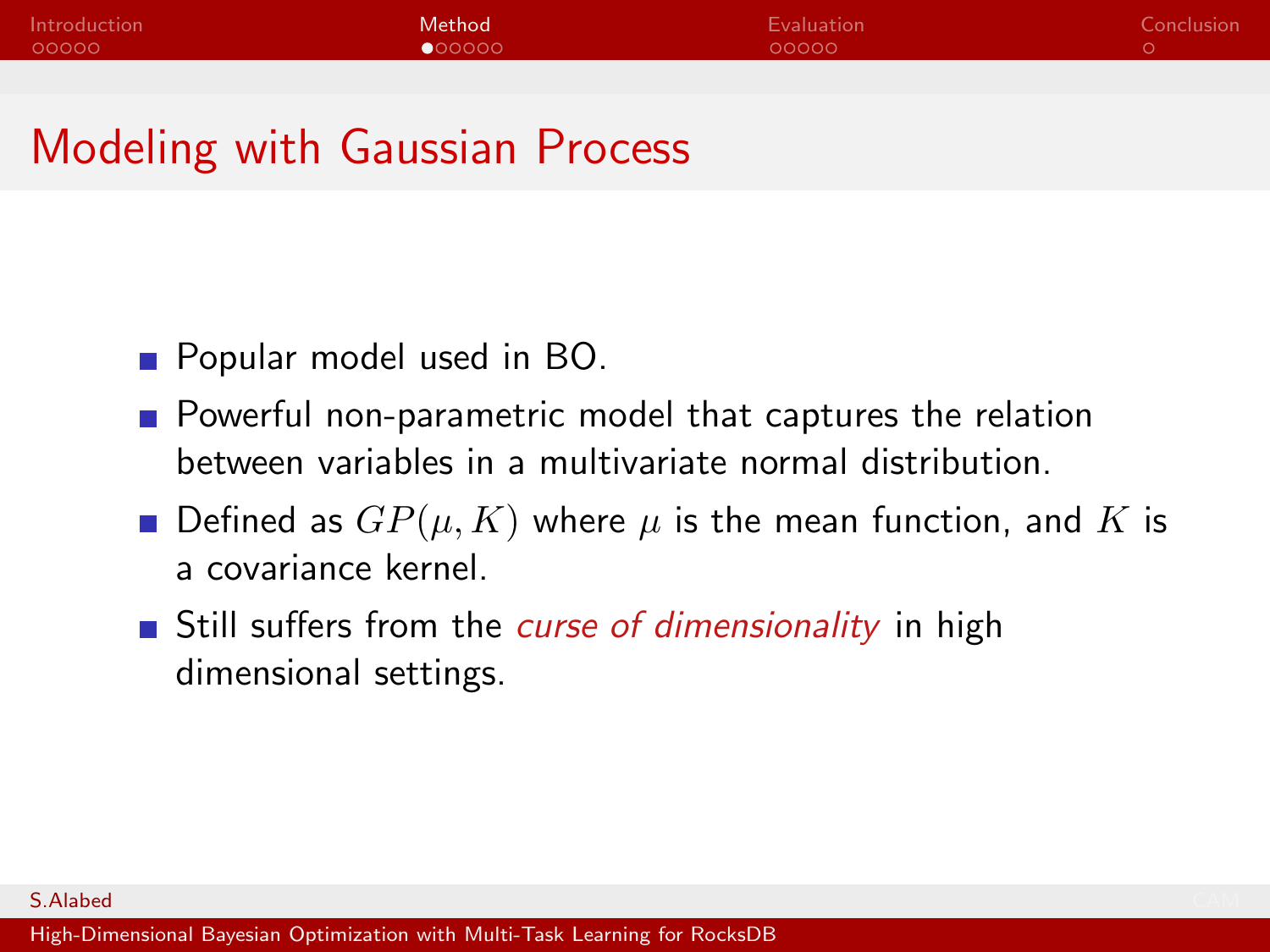<span id="page-12-0"></span>

| Introduction            | Method | Evaluation | Conclusion |
|-------------------------|--------|------------|------------|
| - QOOOO                 | ാ∩റററ  | 00000      |            |
| Multi-task optimization |        |            |            |

### Multi-task optimization

- $\blacksquare$  Mitigating the *curse of dimensionality* by providing context about the system interactions.
- Replace the kernel function in the GP with an Intrinsic Coregionalization Model (ICM).
- Has two parts: parameter covariance kernel, and a task similarity kernel.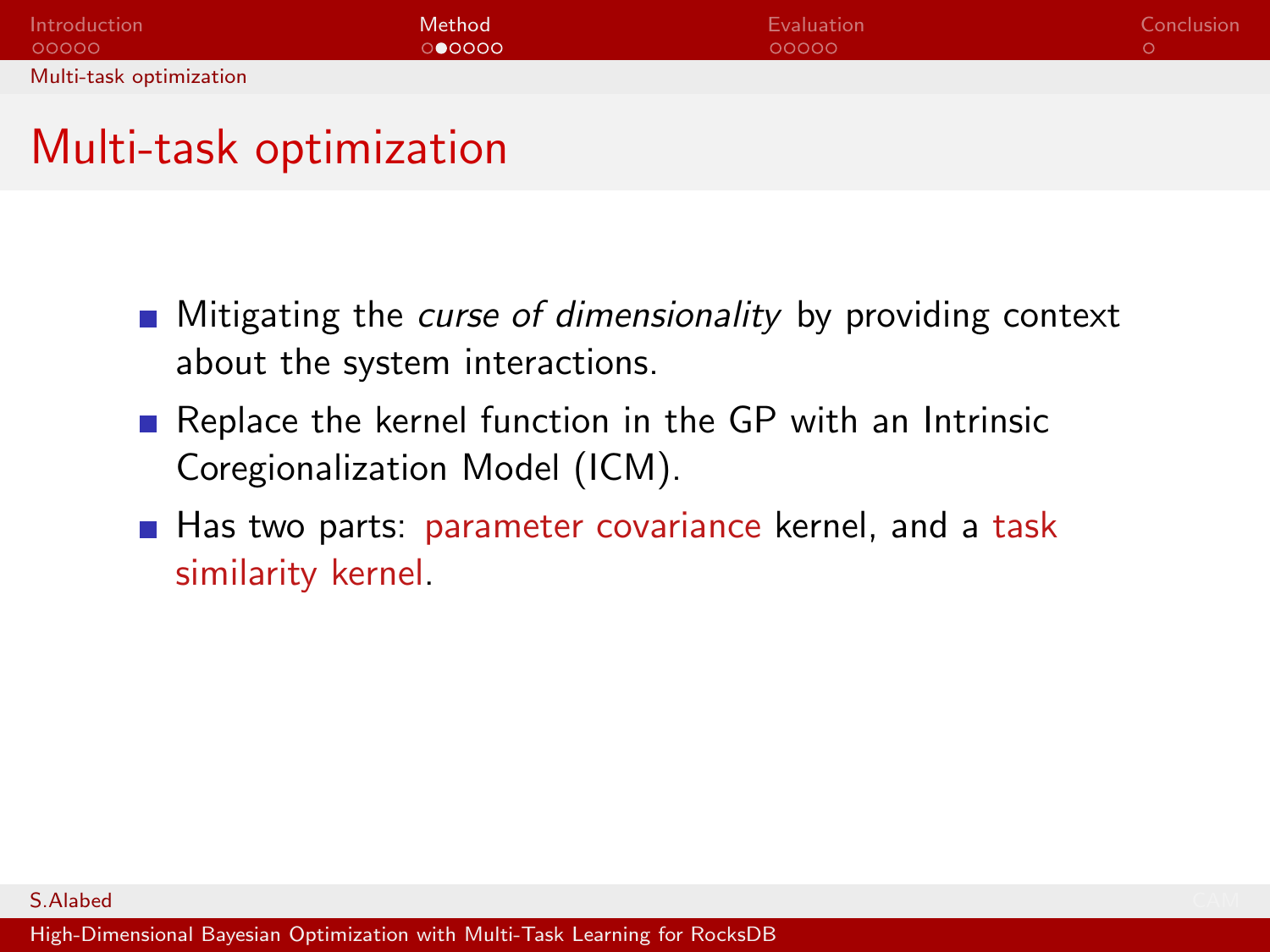| Introduction            | Method | Evaluation | Conclusion |
|-------------------------|--------|------------|------------|
| - QOOOO                 | ൈറെ    | 00000      |            |
| Multi-task optimization |        |            |            |

#### Multi-task optimization

- $\blacksquare$  Mitigating the *curse of dimensionality* by providing context about the system interactions.
- Replace the kernel function in the GP with an Intrinsic Coregionalization Model (ICM).
- Has two parts: parameter covariance kernel, and a task similarity kernel.
- Each task is a multivariate Gaussian distribution optimized later in the BO loop.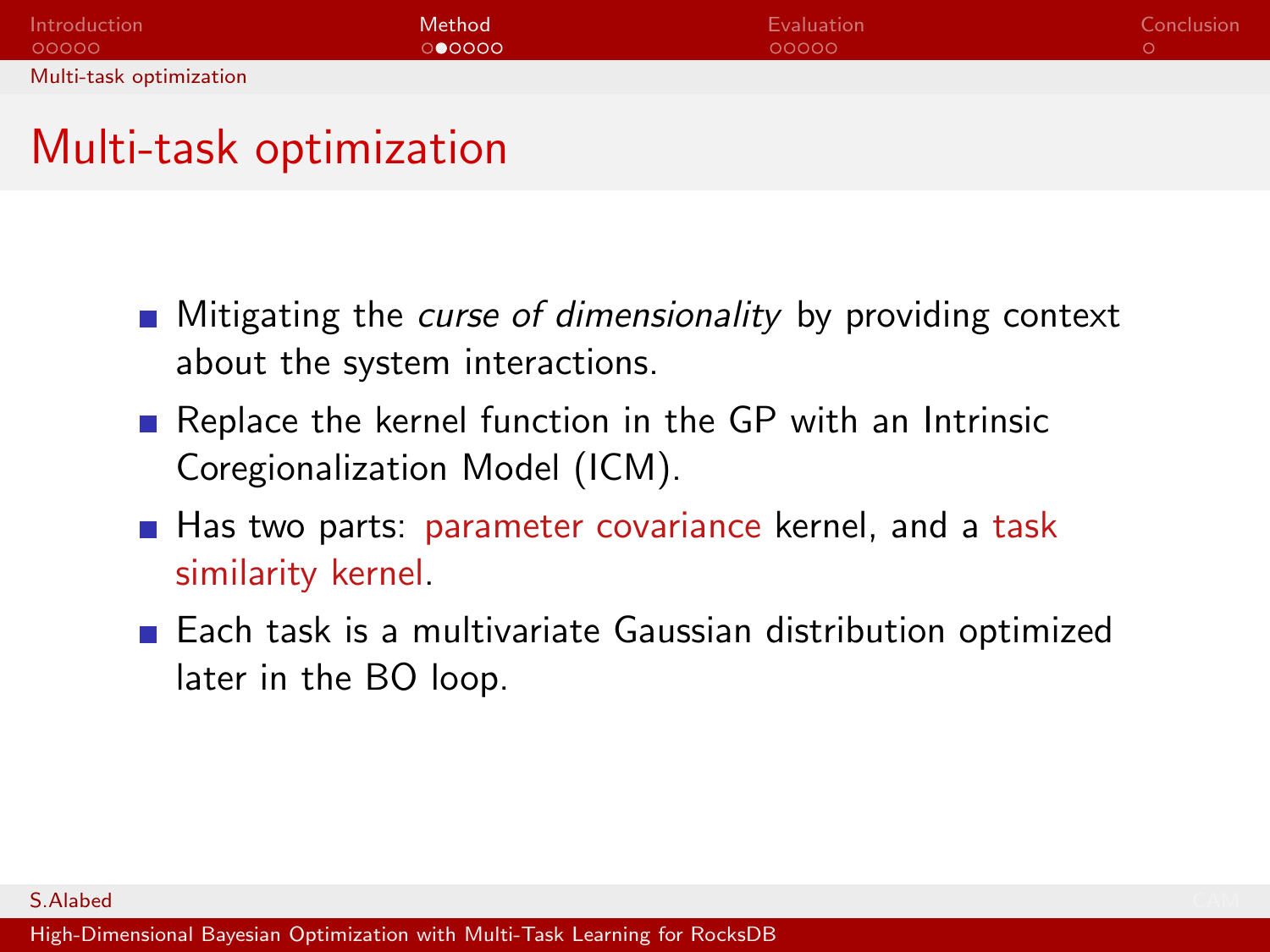| Introduction            | Method | Evaluation | Conclusion |
|-------------------------|--------|------------|------------|
| - QOOOO                 | ൈറെ    | LOOOOO     |            |
| Multi-task optimization |        |            |            |

#### Multi-task optimization

- $\blacksquare$  Mitigating the *curse of dimensionality* by providing context about the system interactions.
- Replace the kernel function in the GP with an Intrinsic Coregionalization Model (ICM).
- Has two parts: parameter covariance kernel, and a task similarity kernel.
- Each task is a multivariate Gaussian distribution optimized later in the BO loop.
- Creates a copy of every parameter and a task observation.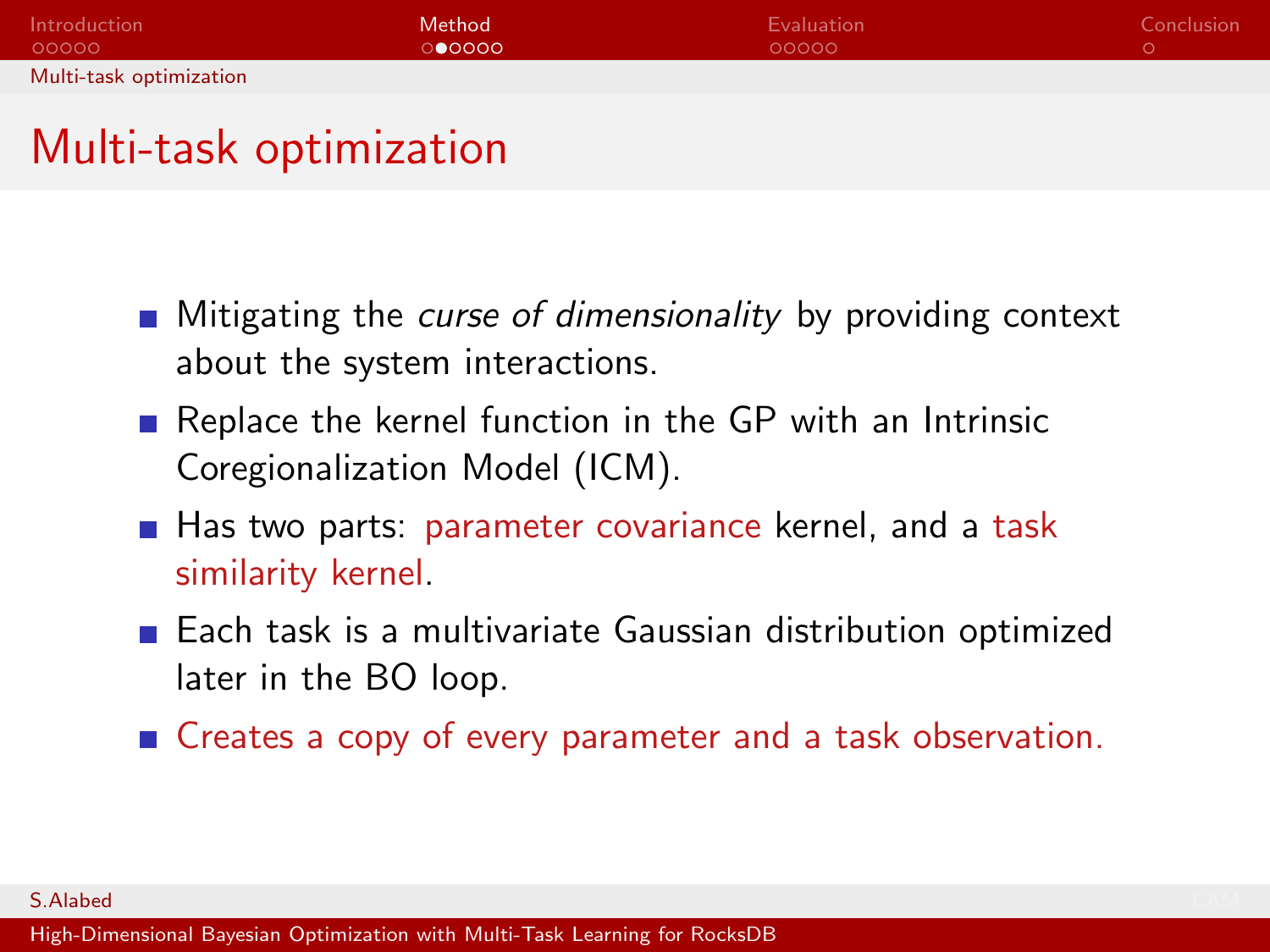| Introduction            | Method | Evaluation | Conclusion |
|-------------------------|--------|------------|------------|
| - QOOOO                 | ററ∎ററെ | 00000      |            |
| Multi-task optimization |        |            |            |

### Multi-task in RocksDB IOPS optimization



Optimizing the complimentary tasks provide implicit optimization to the primary goal.

S.Alabed CAM **CAM And CAM And CAM And CAM And CAM And CAM And CAM And CAM And CAM And CAM And CAM And CAM And CAM And CAM And CAM And CAM And CAM And CAM And CAM And CAM And CAM And CAM And CAM And CAM And CAM And CAM And**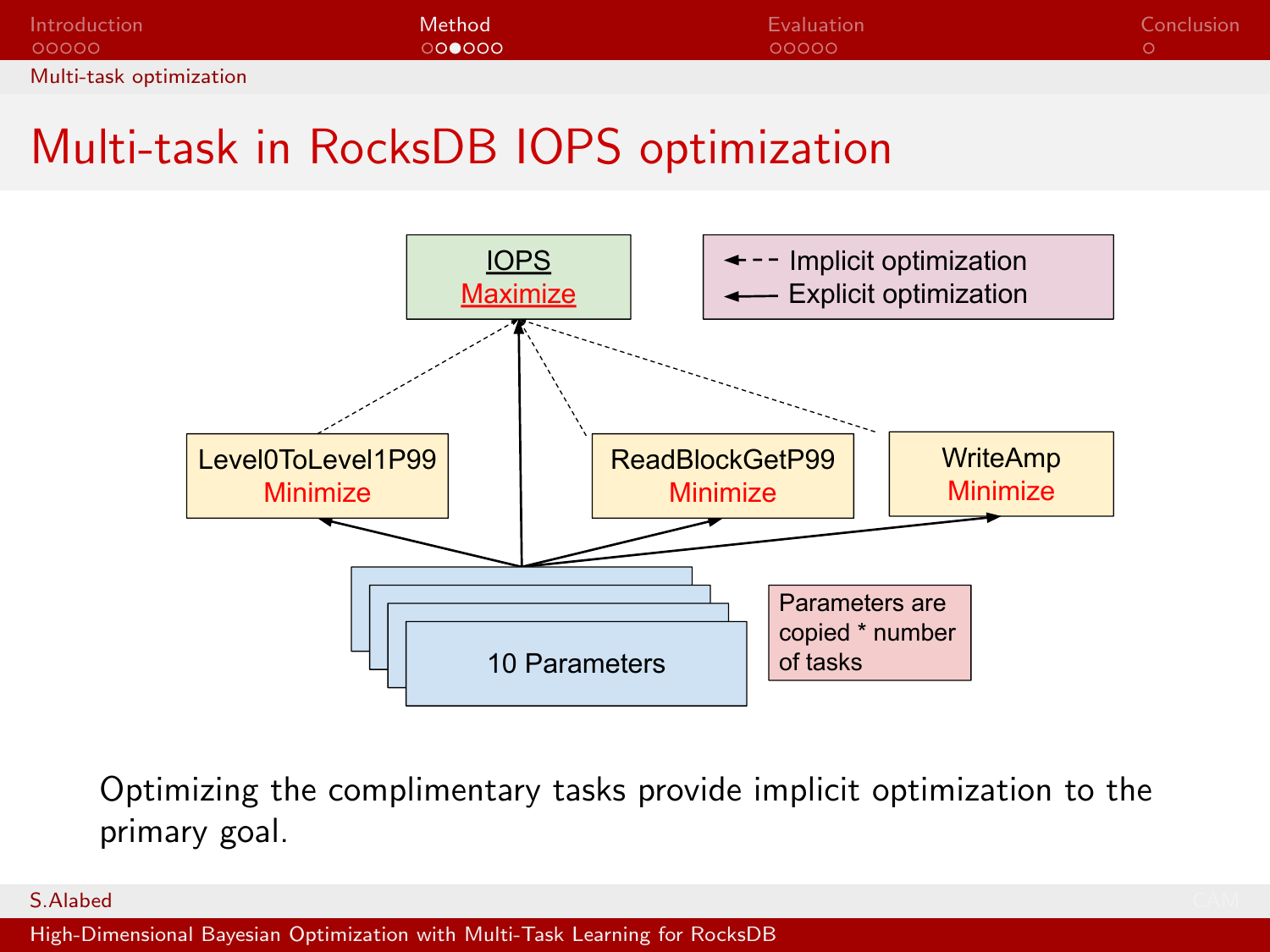| Introduction            | Method | Evaluation | Conclusion |
|-------------------------|--------|------------|------------|
| LOOOOO                  | ററൈറെ  | 00000      |            |
| Multi-task optimization |        |            |            |

#### Multi-task scales poorly

- **Multi-task provides more information per training sample.**
- Downside: it duplicates the training samples in the process.
- A standard GP inference scales linearly with number of tasks  $O(Tn^3)$ .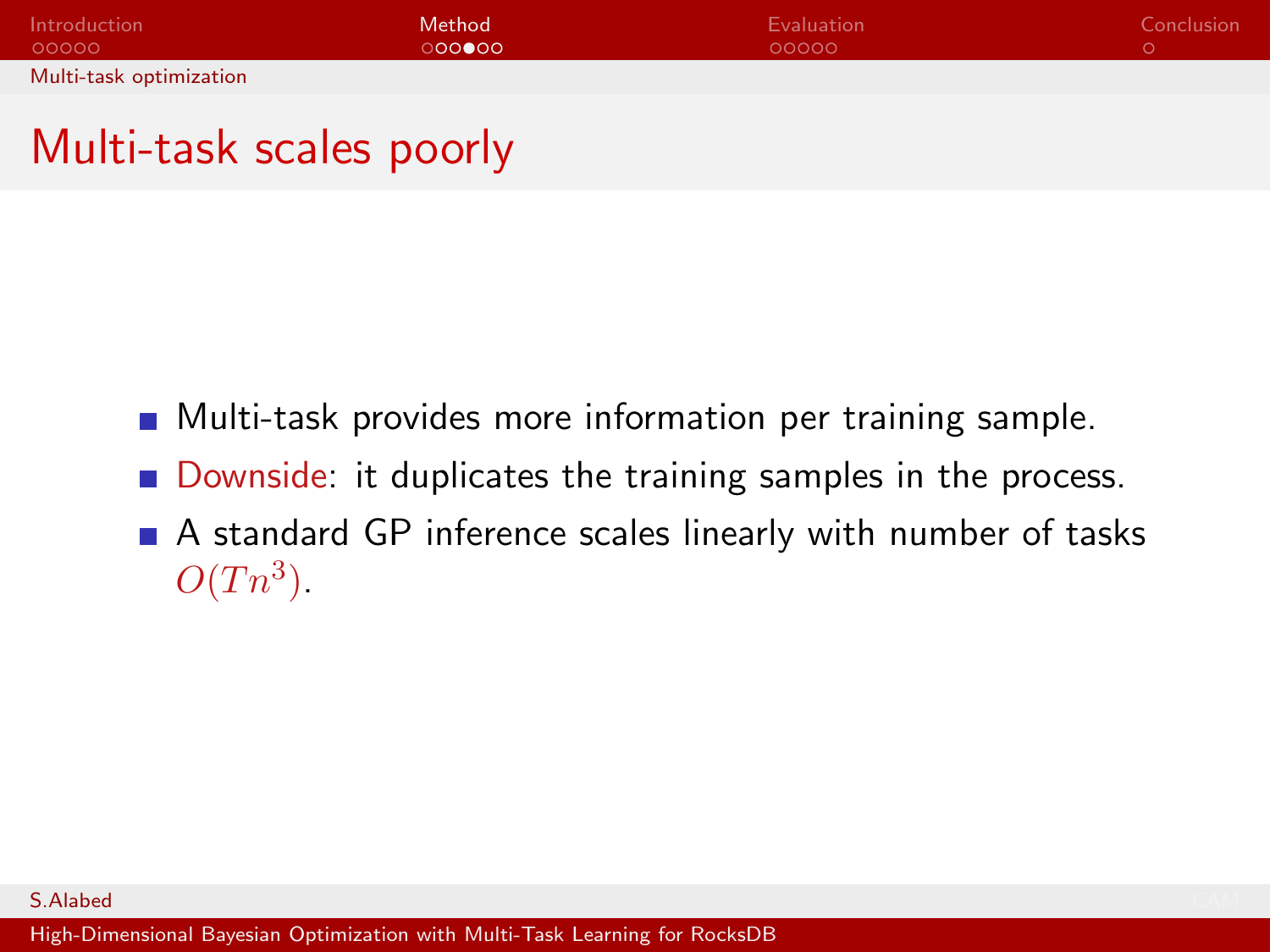| Introduction            | Method | Evaluation | Conclusion |
|-------------------------|--------|------------|------------|
| 00000                   | റററൈ∩  | 00000      |            |
| Multi-task optimization |        |            |            |

### Decomposability through clustering

■ Computer systems have a natural decomposability where certain parameters only influence a subset of the metrics.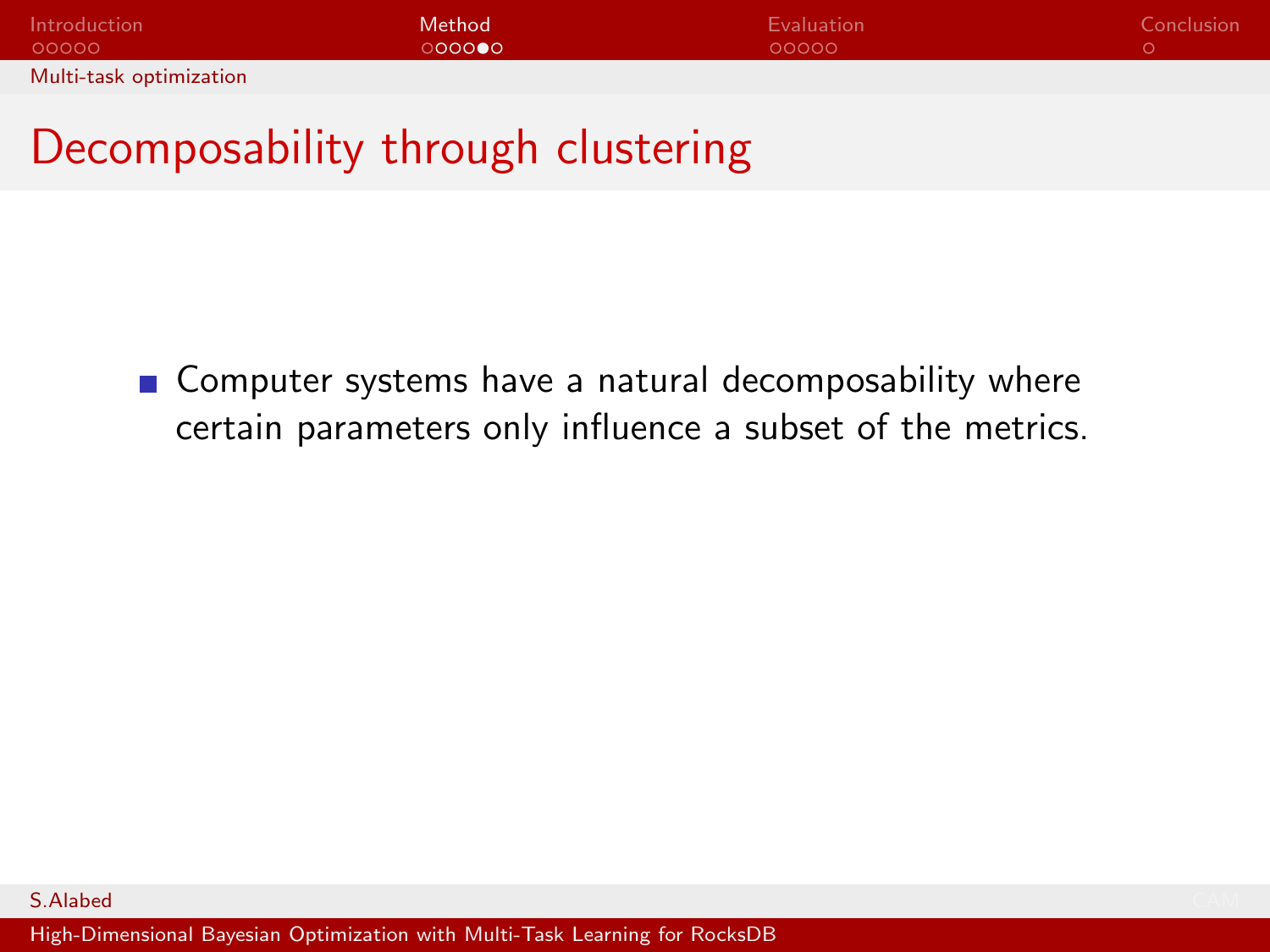| Introduction            | Method | Evaluation | Conclusion |
|-------------------------|--------|------------|------------|
| - QOOOO                 | റററൈ∩  | 00000      |            |
| Multi-task optimization |        |            |            |

## Decomposability through clustering

- Computer systems have a natural decomposability where certain parameters only influence a subset of the metrics.
- Decomposing the parameter space reduces the max dimensions by assigning a subset of parameters to each task.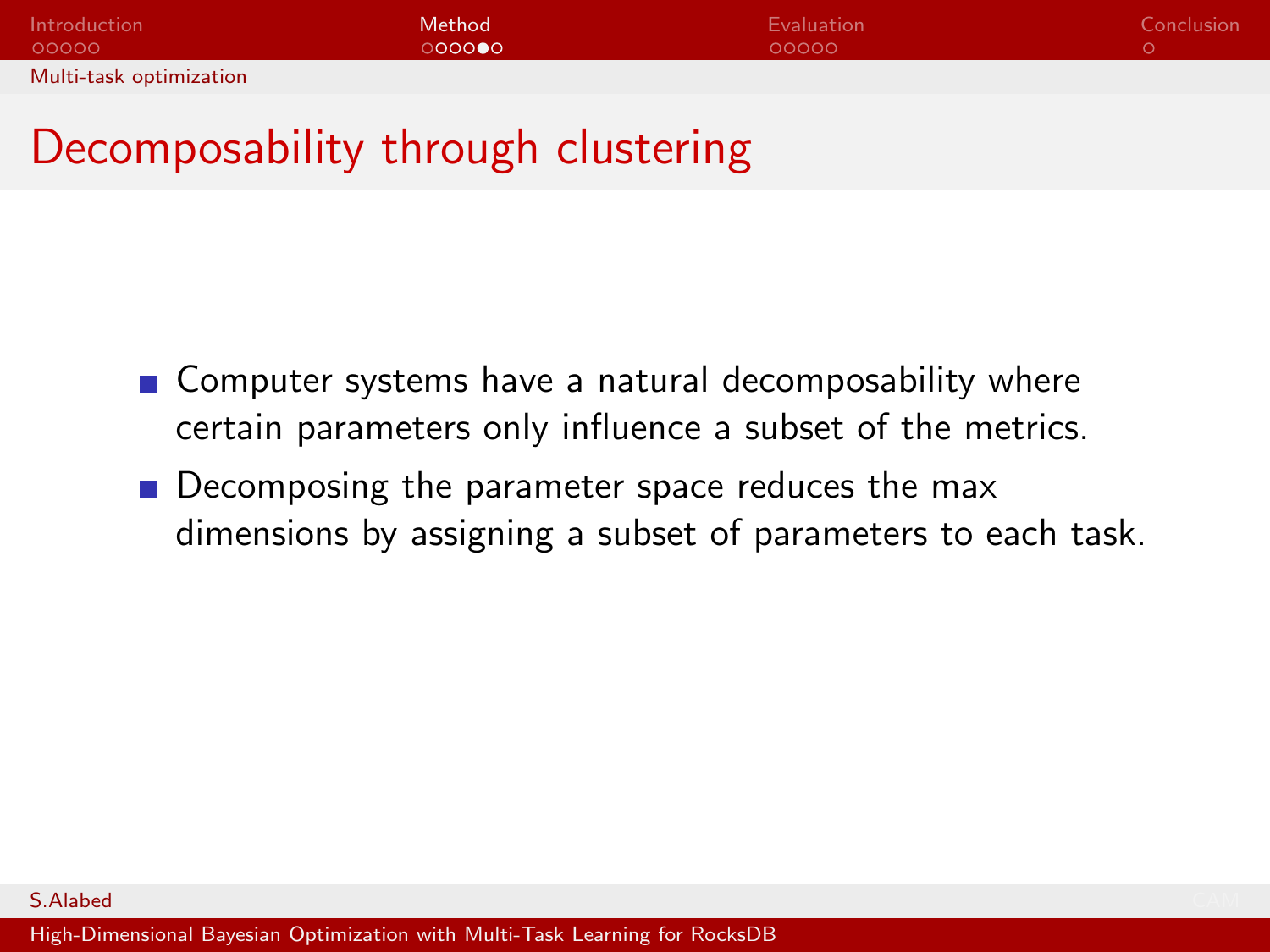| Introduction            | Method | Evaluation | Conclusion |
|-------------------------|--------|------------|------------|
| 00000                   | റററൈ∩  | 00000      |            |
| Multi-task optimization |        |            |            |

## Decomposability through clustering

- Computer systems have a natural decomposability where certain parameters only influence a subset of the metrics.
- Decomposing the parameter space reduces the max dimensions by assigning a subset of parameters to each task.
- The assignment can be found through a combination of expert knowledge and unsupervised learning methods.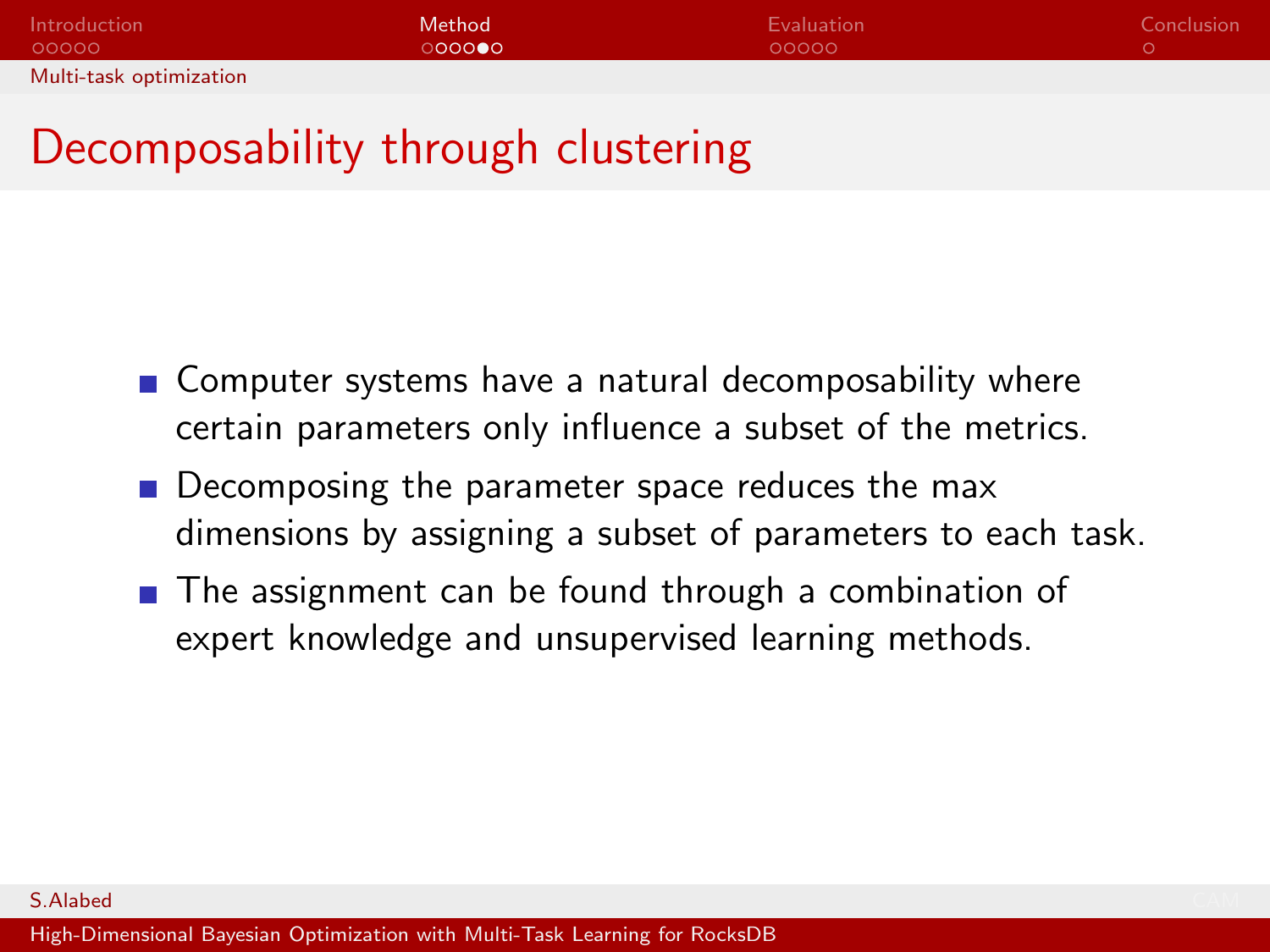| Introduction            | Method | Evaluation | Conclusion |
|-------------------------|--------|------------|------------|
| - 00000 -               | ററററ⊜  | 00000      |            |
| Multi-task optimization |        |            |            |

#### RocksDB structured multi-task learning



Reducing the maximum effective dimension. The assignment was done by picking association with the highest covariance values.

S.Alabed CAM **CAM And CAM And CAM And CAM And CAM And CAM And CAM And CAM And CAM And CAM And CAM And CAM And CAM And CAM And CAM And CAM And CAM And CAM And CAM And CAM And CAM And CAM And CAM And CAM And CAM And CAM And**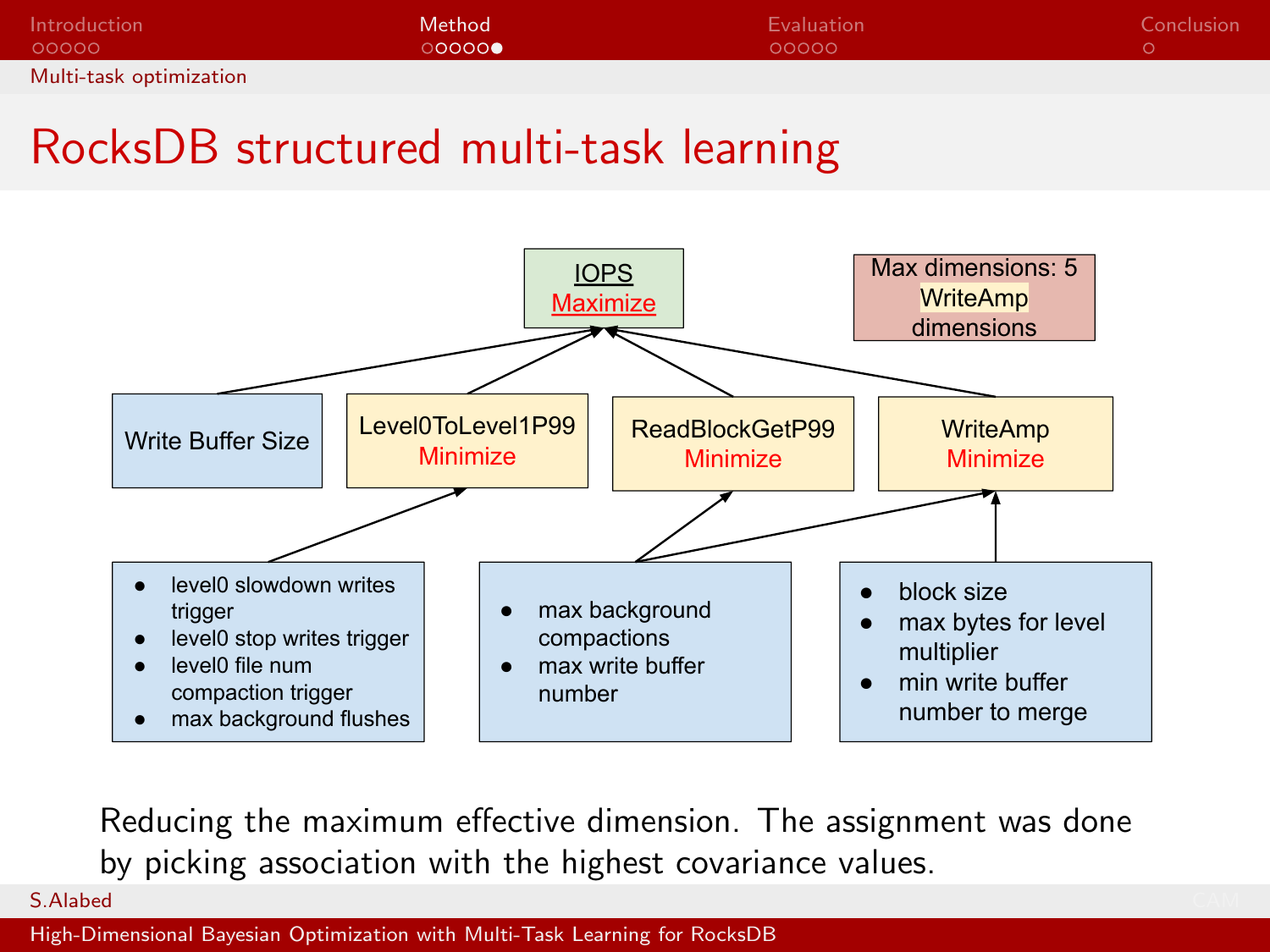<span id="page-21-0"></span>

| Introduction | Method <sup>1</sup> | Evaluation     | Conclusion <sup>1</sup> |
|--------------|---------------------|----------------|-------------------------|
| 00000        | OOOOOO              | $\bullet$ 0000 |                         |
| Goal         |                     |                |                         |

#### Evaluation Goals

- **Maximize RocksDB's IO throughput by tuning ten parameters.**
- Success criteria for the tuner is to converge faster and find the most performant IO throughput.
- Highlight the efficiency of cluster-based multi-task approach in exploiting system decomposability.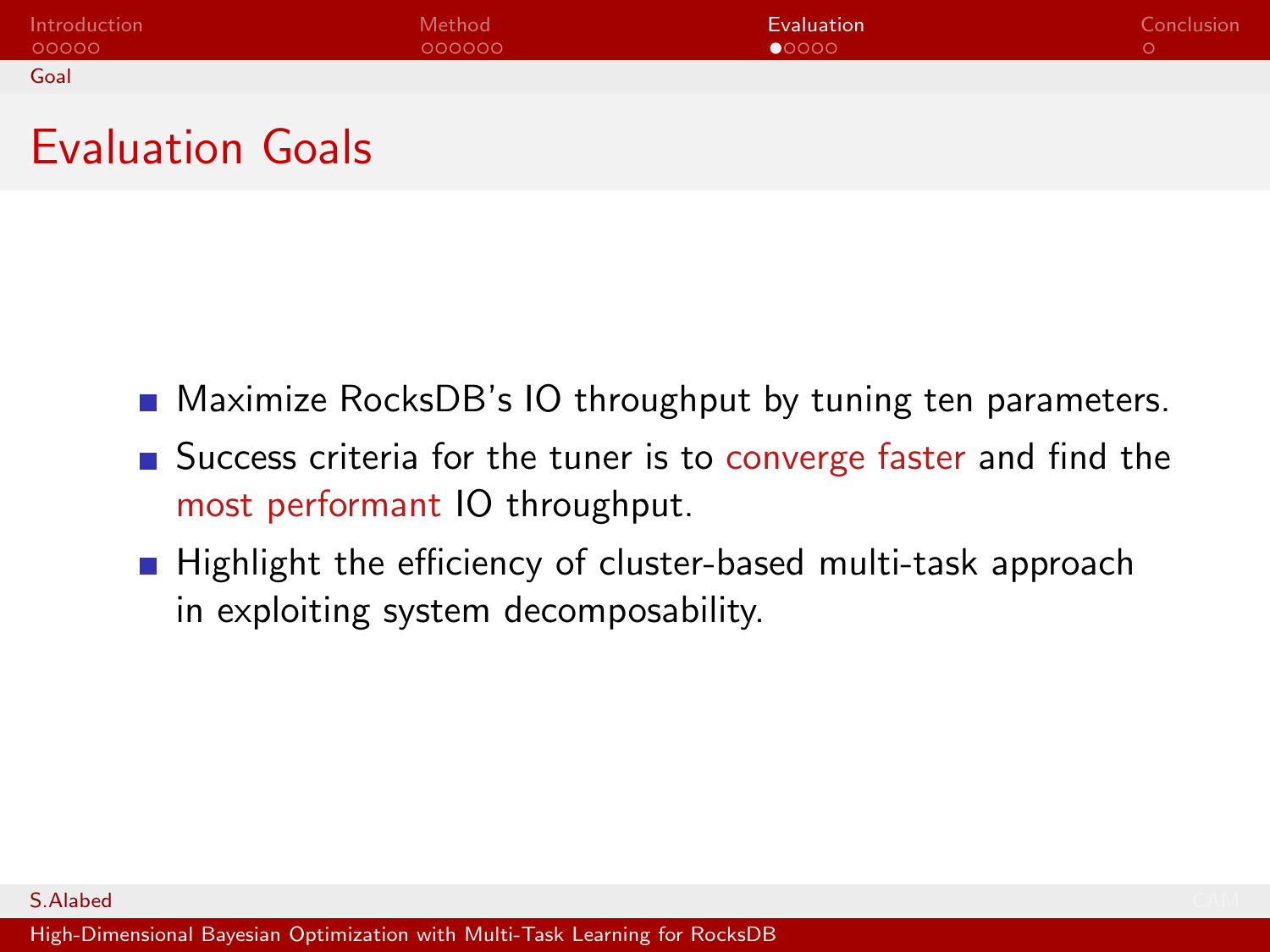<span id="page-22-0"></span>

| Introduction    | Method <sup>1</sup> | Evaluation | Conclusion |
|-----------------|---------------------|------------|------------|
| - റററററ         | OOOOOO              | 00000      |            |
| Parameter space |                     |            |            |

#### Mix of discrete parameters with large possible values.

RocksDB tuned parameters, every parameter is a discrete variables.

| Parameter                          | Range            | Default          |
|------------------------------------|------------------|------------------|
| max_background_compactions         | $[1, 2^8]$       |                  |
| max_background_flushes             | [110]            |                  |
| write_buffer_size                  | $[1, 15 * 10^7]$ | $2^{26}$         |
| max_write_buffer_number            | $[1,2^7]$        | 2                |
| min_write_buffer_number_to_merge   | $[1,2^5]$        |                  |
| max_bytes_for_level_multiplier     | [5,15]           | 10               |
| block_size                         | $[1, 5*10^5]$    | $2^{12}$         |
| level0_file_num_compaction_trigger | $[1, 2^8]$       | 2 <sup>2</sup>   |
| level0_slowdown_writes_trigger     | $1.2^{10}$       | $\left( \right)$ |
| level0_stop_writes_trigger         | 210              | 36               |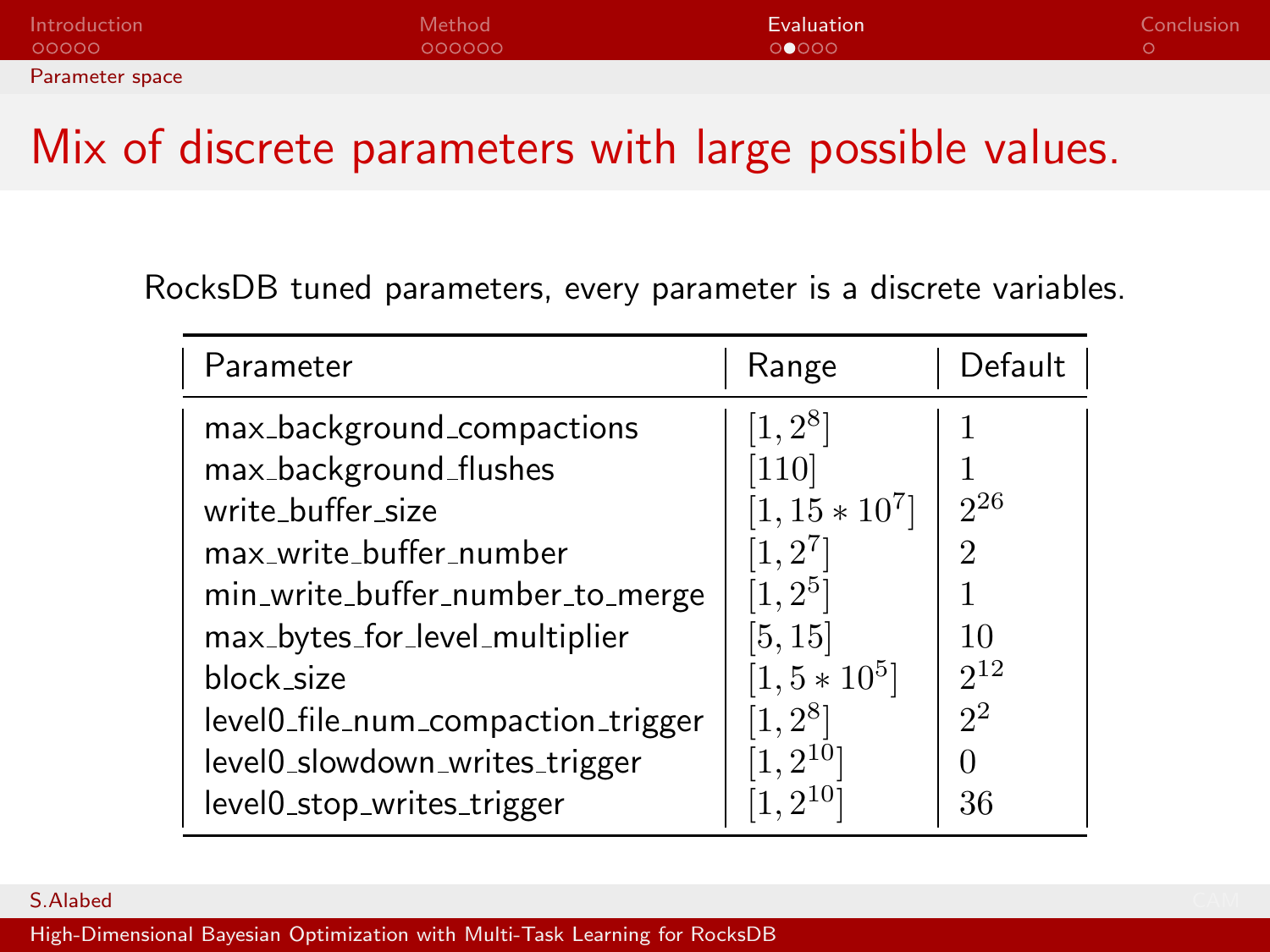<span id="page-23-0"></span>

| Introduction            | Method | <b>Evaluation</b> | Conclusion |
|-------------------------|--------|-------------------|------------|
| - QOOOO                 | 000000 | 00000             |            |
| Workload characteristic |        |                   |            |

#### Workload has a dynamic changing read and write behavior.

- Used RocksDB's workload generator *db\_bench* to simulate a social graph workload.
- It runs  $50$  million queries in fifteen-minutes.
- $\blacksquare$  The workload has a mixture of all RocksDB operations:  $78\%$ GET, 13% PUT, 6% DELETE, and 3% Iterate.
- $\blacksquare$  The pattern change every  $5000$  operation reflecting real workload.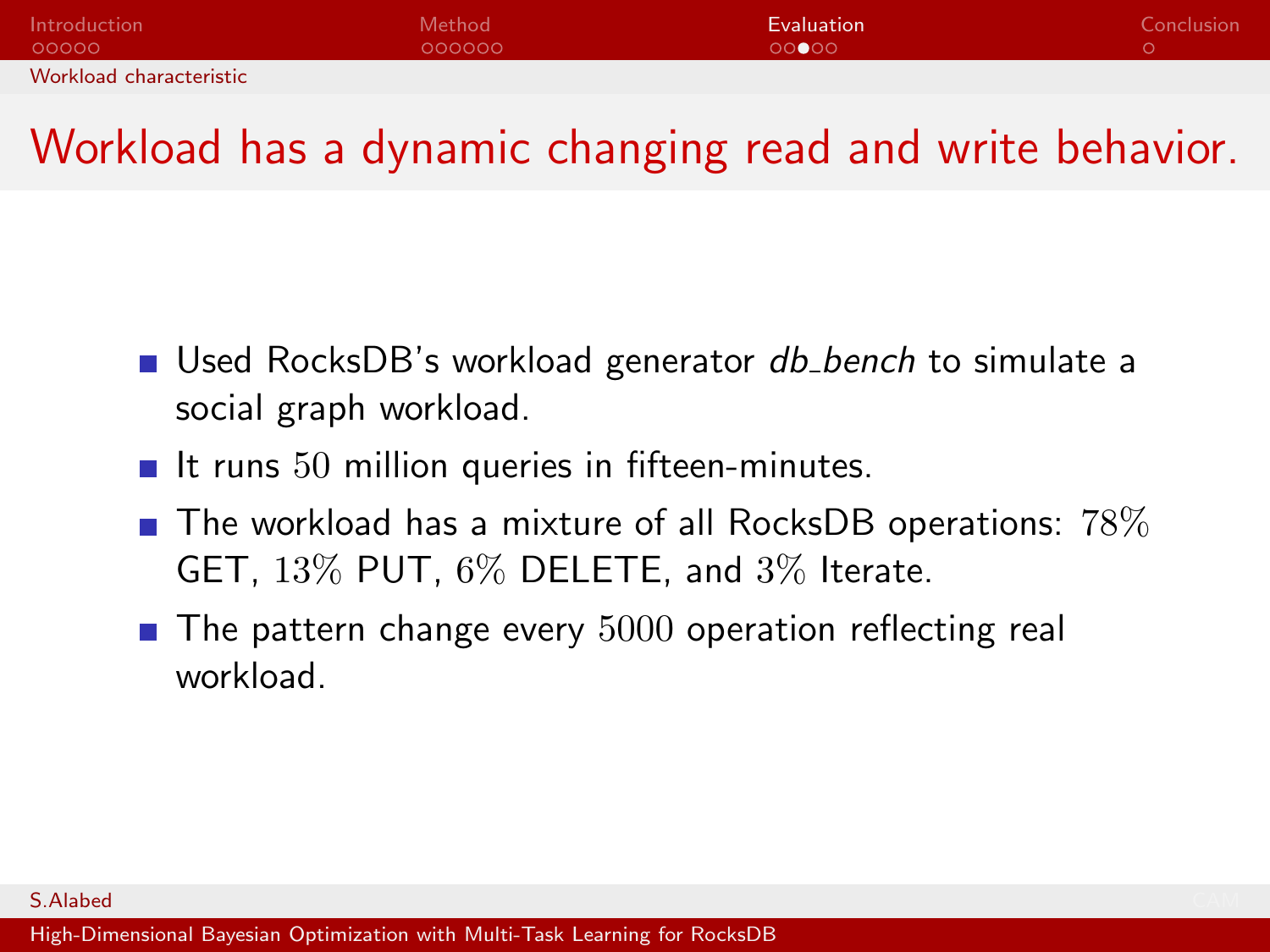<span id="page-24-0"></span>

| Introduction            | Method | <b>Evaluation</b> | Conclusion |
|-------------------------|--------|-------------------|------------|
| - റററററ                 | OOOOOO | 000000            |            |
| Performance improvement |        |                   |            |

#### Performance improvement over the default.

The best IO throughput found in 100 steps with the median of five runs reported with the minimum and maximum achieved IOPS.



S.Alabed CAM **CAM And CAM And CAM And CAM And CAM And CAM And CAM And CAM And CAM And CAM And CAM And CAM And CAM And CAM And CAM And CAM And CAM And CAM And CAM And CAM And CAM And CAM And CAM And CAM And CAM And CAM And**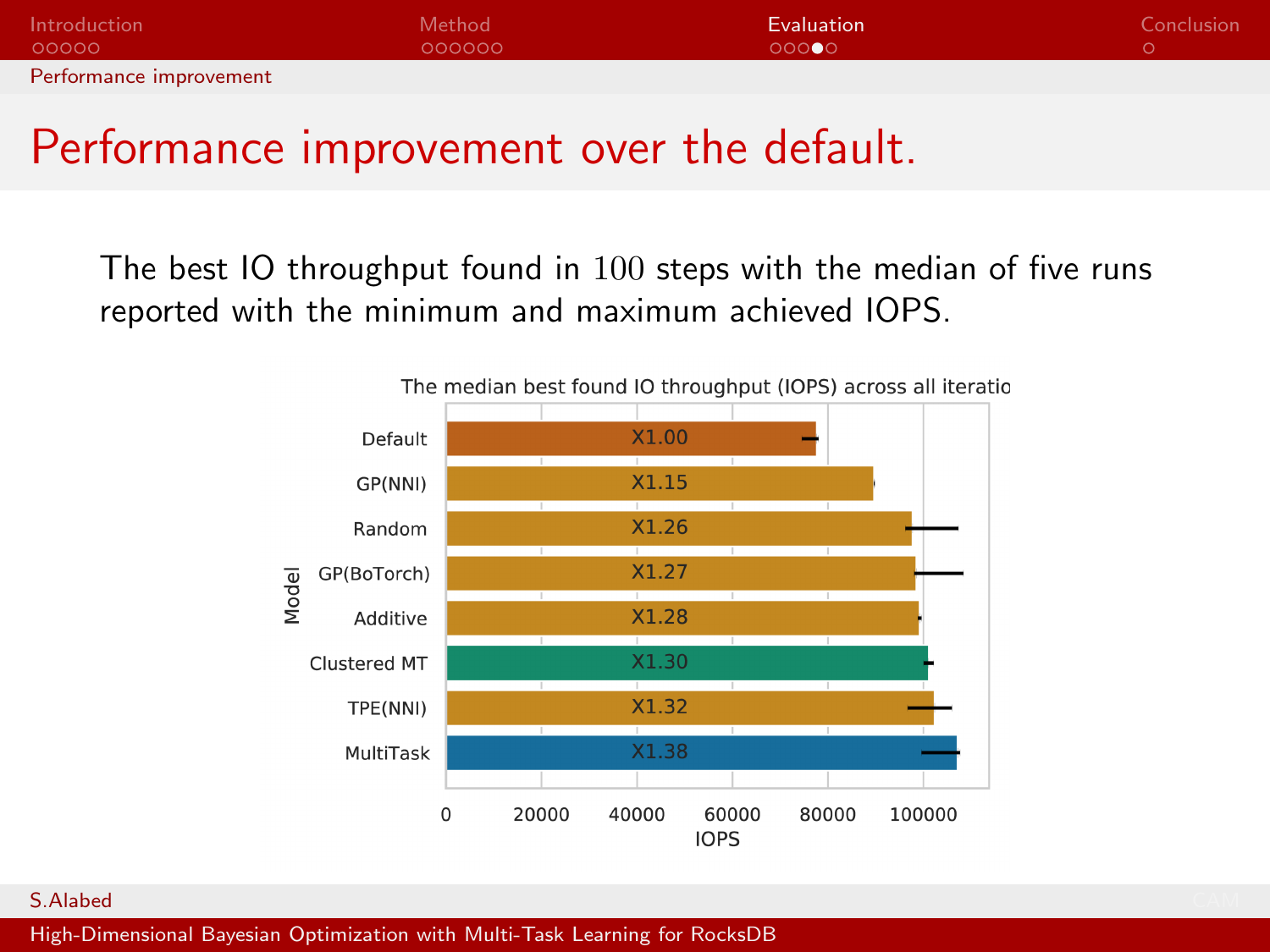<span id="page-25-0"></span>

| Introduction | Method | <b>Evaluation</b> | Conclusion |
|--------------|--------|-------------------|------------|
| 00000        | OOOOOO | 0000              |            |
| Convergence  |        |                   |            |

#### Steps to find optimal configuration maximizing IOPS.



Best found configuration per training step.

#### S.Alabed CAM **CAM And CAM And CAM And CAM And CAM And CAM And CAM And CAM And CAM And CAM And CAM And CAM And CAM And CAM And CAM And CAM And CAM And CAM And CAM And CAM And CAM And CAM And CAM And CAM And CAM And CAM And**